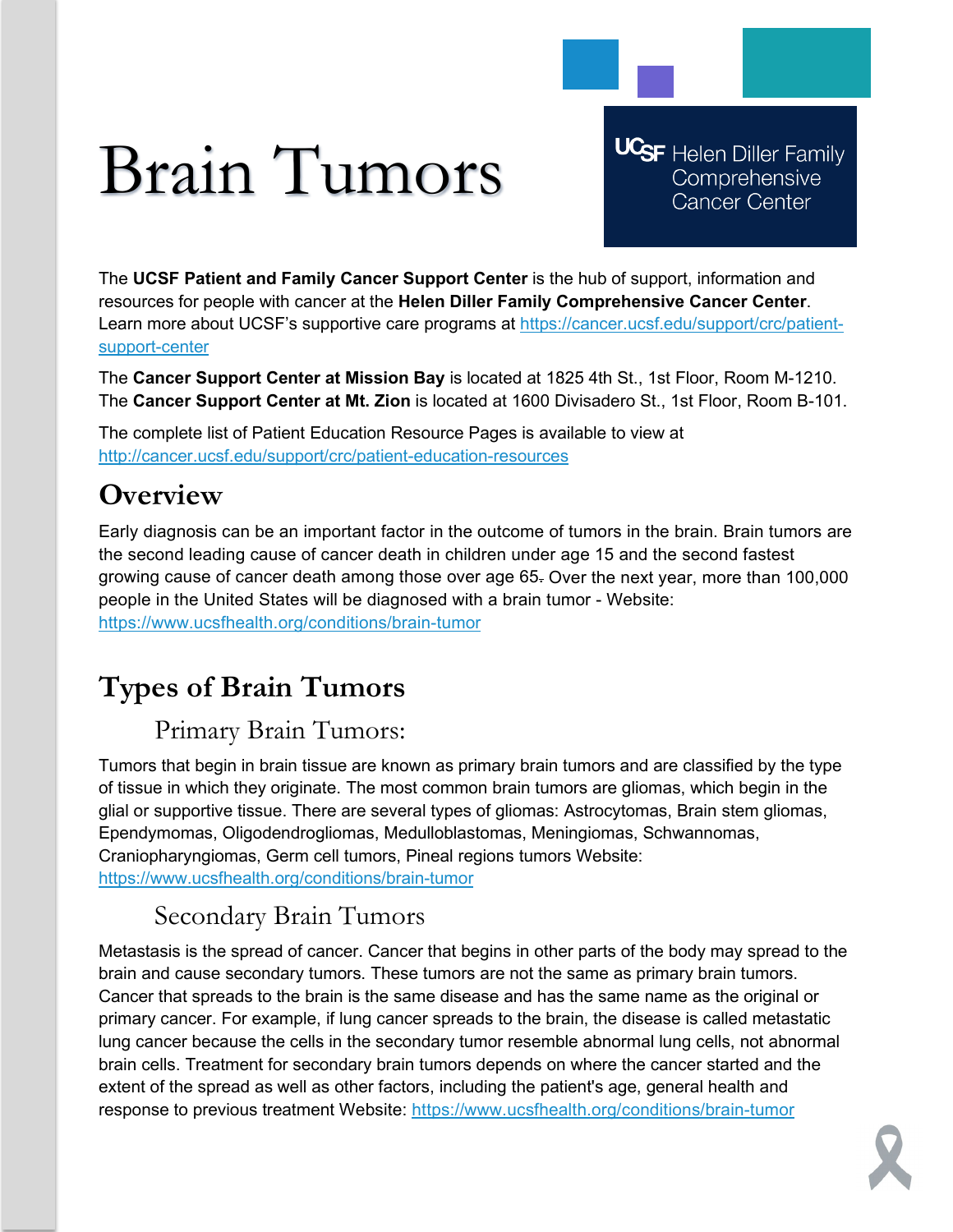## **UCSF Resources**

## UCSF Neuro-Oncology Gordon Murray Caregiver Program

The dedicated caregiver staff is here to support family members and friends of our patients throughout their caregiving journey. The website includes many resources, educational materials and lectures, and upcoming events.

Website: [https://braintumorcenter.ucsf.edu/supportive-care/ucsf-neuro-oncology-gordon-murray](https://braintumorcenter.ucsf.edu/supportive-care/ucsf-neuro-oncology-gordon-murray-caregiver-program)[caregiver-program](https://braintumorcenter.ucsf.edu/supportive-care/ucsf-neuro-oncology-gordon-murray-caregiver-program) | Phone Number: (415) 514-5674.

## Sheri Sobrato Brisson Brain Cancer Survivorship Program

Program that invites survivors to not only better cope with some of the lingering effects of cancer and treatment, but also to consider this a time to live their healthiest life yet and even thrive. We do this through offering individual consultation and group instruction that helps survivors identify and achieve their wellness goals and improve quality of life.

Website: [https://braintumorcenter.ucsf.edu/supportive-care/sheri-sobrato-brisson-brain-cancer](https://braintumorcenter.ucsf.edu/supportive-care/sheri-sobrato-brisson-brain-cancer-survivorship-program)[survivorship-program](https://braintumorcenter.ucsf.edu/supportive-care/sheri-sobrato-brisson-brain-cancer-survivorship-program) | Phone Number: (415) 514-5674.

## UCSF Brain Tumor Center

The mission of the Brain Tumor Center is to provide the best possible care for our patients, and be at the leading edge of new treatments for brain tumors. Website: <https://braintumorcenter.ucsf.edu/why-choose-ucsf-brain-tumor-care> | Phone Number: (415) 353- 2966

# **Publications**

American Brain Tumor Association Publications

ABTA offers numerous educational publications on specific topics related to brain tumors, including "About Brain Tumors: A Primer for Patients and Caregivers." Website:<https://www.abta.org/product/about-brain-tumors-a-primer-for-patients-caregivers/>

# **Organizations**

#### American Cancer Society (ACS)

At the American Cancer Society, we're on a mission to free the world from cancer. Until we do, we'll be funding and conducting research, sharing expert information, supporting patients, and spreading the word about prevention. All so you can live longer — and better. Website:<https://www.cancer.org/cancer/brain-spinal-cord-tumors-adults> | Phone Number: 800.227.2345

#### American Brain Tumor Association

ABTA supports the needs and improvement of lives of patients and caregivers. Website includes numerous educational publications, information about diagnosis, treatment, side effects and webinars. Website: [www.abta.org](http://www.abta.org/) | Phone Number: 1-800-886-2282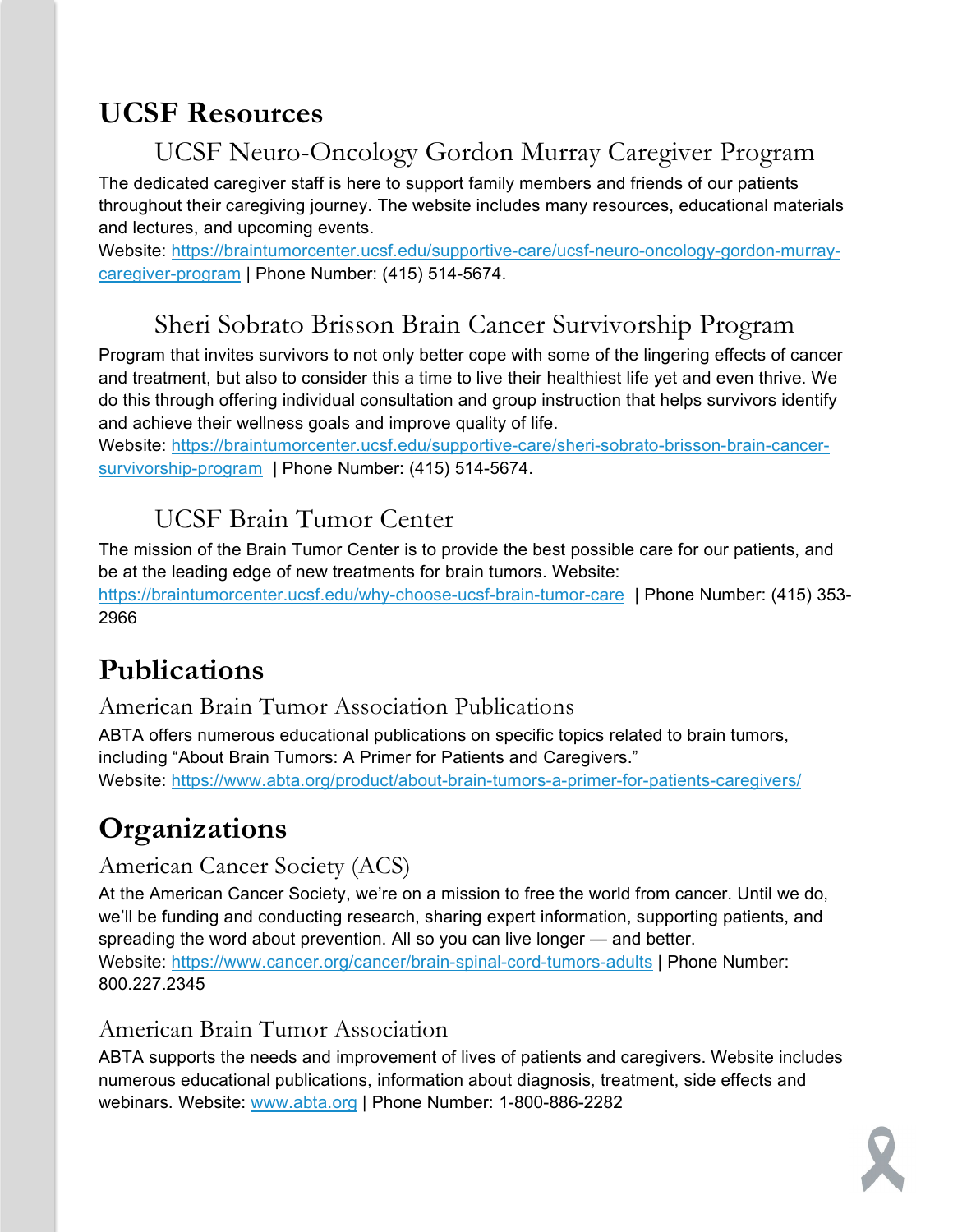### Cancer Support Community – Brain and Spinal Cord Tumors

As the largest professionally led nonprofit network of cancer support worldwide, the Cancer Support Community is dedicated to ensuring that all people impacted by cancer are empowered by knowledge, strengthened by action, and sustained by community.

Website: <https://www.cancersupportcommunity.org/brain-and-spinal-cord-tumors>| Phone Number: 888- 793-9355

#### The Healing Exchange Brain Trust

T.H.E. Brain Trust supports people affected by brain cancer through online support groups. Website: [https://braintrust.org](https://braintrust.org/) | Phone Number: 1-877-252-8480

#### Medline Plus: Trusted Health Information for You – Brain Tumors

MedlinePlus is a service of the National Library of Medicine (NLM), the world's largest medical library, which is part of the National Institutes of Health (NIH). Website: <https://medlineplus.gov/braintumors.html>

#### National Brain Tumor Society

NBTS advocates for better treatments and a cure for people living with brain tumors. [www.braintumor.org](http://www.braintumor.org/) | Phone Number: (617) 924-9997

#### National Cancer Institute

The National Cancer Institute (NCI) is the federal government's principal agency for cancer research and training. NCI is deeply committed to the core values of equity, diversity, and inclusion that allow all staff to reach their potential and fully contribute to the Institute's cancer mission. Website:<https://www.cancer.gov/types/brain>

#### National LGBT Cancer Network

The National LGBT Cancer Network works to improve the lives of LGBT cancer survivors and those at risk by: EDUCATING the LGBT community about our increased cancer risks and the importance of screening and early detection; TRAINING health care providers to offer more culturally-competent, safe and welcoming care; and ADVOCATING for LGBT survivors in mainstream cancer organizations, the media and research.

Website: <https://cancer-network.org/about/> | Phone Number: 212-675-2633

#### Triage Cancer

Triage Cancer is a national, nonprofit organization that provides free education on the legal and practical issues that may impact individuals diagnosed with cancer and their caregivers, through events, materials, and resources. Website:<https://triagecancer.org/>